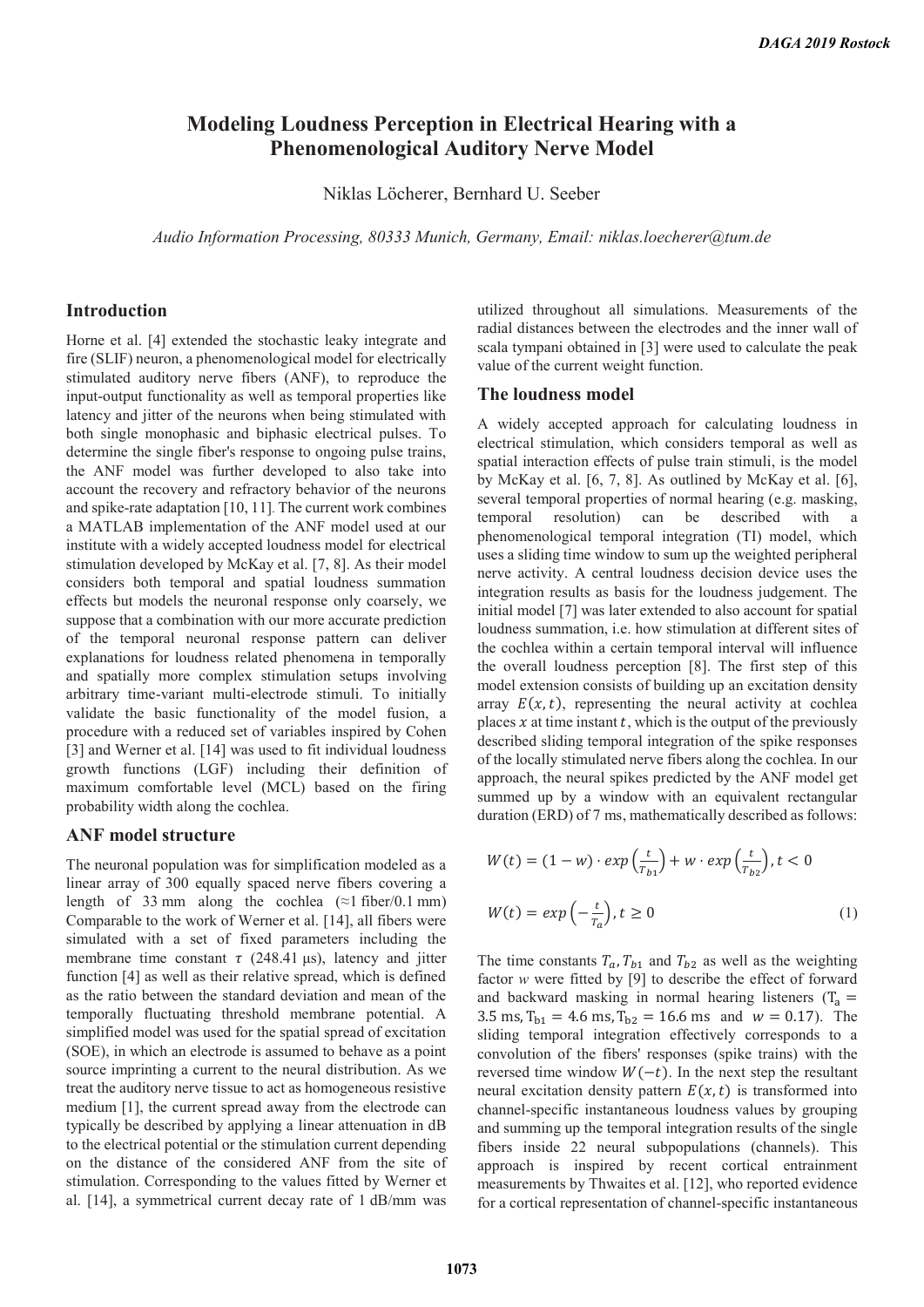loudness happening prior to the formation of overall instantaneous loudness. While [8] hypothesized an additional nonlinear specific-loudness transform being applied to the excitation density at each cochlea place, we decided to skip this transformation, as its form and existence remains unclear and has to be investigated more closely in future work. Therefore, comparable to classical acoustic loudness models, like [2, 15], the overall instantaneous loudness at time instant  $t$  is simply obtained by integrating the channel-specific instantaneous loudness contributions across all cochlea places x. At that point, it should also be noted that [7] and [8] did not describe the excitation density  $E$  to be time-dependent, as they argued that any kind of long-term integration of neural excitation, which typically provokes loudness to increase with stimulus duration up to about 100 ms [16], only slightly affected their data recorded at very low pulse rates. In our approach, short-term loudness is calculated as described in [2] by applying a first-order low-pass filter with a cut-off frequency of 8 Hz to the overall instantaneous loudness time signal. Overall loudness is calculated as the 99th percentile short-term loudness.

#### **Fitting individual loudness growth**

A fitting procedure with a reduced set of variables but resembling the approach by Cohen [3] was applied to the modeled neural distribution with the aim of reproducing individual loudness growth data measured in the same study. Differences in shape of the individual LGFs were for simplicity assumed to exclusively arise from discrepancies in the distribution of the fiber threshold currents across the cochlea. As measured by Van den Honert and Stypulkowski [13] and also considered in the fitting procedure of Cohen [3], the fiber threshold (electric current in  $\mu A$  to provoke a firing probability of 50%) is assumed to be normally distributed across the nerve fiber array (mean  $m$ , standard deviation  $SD_m$ ). We found out during our model evaluations, that LGF curvature can be steered by the ratio  $SD_m/m$ . [13] measured maximum variations in the mean fiber threshold of around 500 μA across preparations when using monopolar intracochlear stimulation in cats and the SD varied between 0.24 and 0.47 of the mean. This means that the fiber threshold is not only stochastically varying with respect to time ( $\mu$ =104.5  $\mu$ V,  $\sigma$ =4.595  $\mu$ V fitted in [4]) but also in the spatial domain. For simplification of the fitting procedure used in the current study, the SOE function was held constant for the different electrodes (E6 = basal, E12 = middle, E18 = apical), which differs from the fitting approach by Werner et al. [14], who also optimized the shape parameters (center point, peak amplitude and decay rate) of the stimulation weight functions. Furthermore, differences in the neural distribution across subjects were not in the scope of this initial validation of the connected models. As the ANF model output as well as the distribution of the fiber thresholds in the spatial dimension and therefore the excitability of all nerve fibers was varied between repeated trials, multiple iterations i.e. combinations of stimulation current,  $m$  and  $SD_m$  of the spatial fiber threshold distribution were needed to achieve a meaningful estimate of the provoked loudness growth. A definition of maximum comfortable level (MCL) similar to [5, 14] was included in the fitting procedure. Loudness is assumed to be

related to the number of fibers being activated by an electrical stimulus, i.e. related to the amount of neural activity. Both [5] and [14] describe MCL as the current needed to provoke a socalled excitation width (EW) of 4 mm along the cochlea. Whereas Kalman et al. [5] defined EW as spatially integrated fiber activity, Werner et al. [14] used the half peak bandwidth (HPBW) of the spatial firing probability distribution. The latter approach was also used in the current study.



**Figure 1:** Schematic growth of firing probability width (normalized), reference curve for fitting procedure

At every iteration of the fitting process, the simulation result was compared in terms of the produced firing probability width, evaluated at five current levels corresponding to threshold level and  $10/20/50/100%$  MCL. The mean  $m$  and standard deviation  $SD_m$  of the simulated spatial fiber threshold distribution, which across 30 iterations produced the lowest root-mean-square error (RMSE) from the reference curve in Figure 1, were then used to finally simulate the subject's LGF using the introduced loudness model.

#### **Results**

Figure 2 shows the results of the loudness growth fitting procedure for two exemplary subjects taken from [3], in which psychophysical LGFs were measured using 300-ms biphasic pulse bursts at a pulse rate of 250 pulses/s (25  $\mu$ s/phase, 25  $\mu$ s inter-phase gap). For visualization purposes the measured values (dots) were expressed in terms of percent dynamic range ( $0\%$  = Thd,  $100\%$  = MCL) and the output of the TI loudness model was normalized to the maximum of the simulated EW growth (dashed). Furthermore, the plots include the percentage of activated fibers (triangles). A fiber is called "active", if its total probability of emitting at least one spike response exceeds 50%. The model output (diamonds) was fitted with a simple power function (solid), which in both examples shows good agreement with the measured data in terms of the coefficient of determination  $R^2$ . Both subjects exhibit a different electric dynamic range and therefore steepness of the LGF. These differences arise from the fitted discrepancies in the ratio  $SD_m/m$  (S1: 0.25, S3: 0.29). The values fitted by Cohen [3] (S1 E6: m = 637  $\mu$ A,  $SD_m/m = 0.2$ ; S3 E12: m = 517 µA,  $SD_m/m = 0.26$ ) show good accordance with our results. As considered by our fitting procedure, a higher ratio  $SD_m/m$  tends to reduce the curvature and therefore increase the integrated area under the LGF. In addition to the trends observed in the growth of EW and amount of activated fibers, the combined spatial and